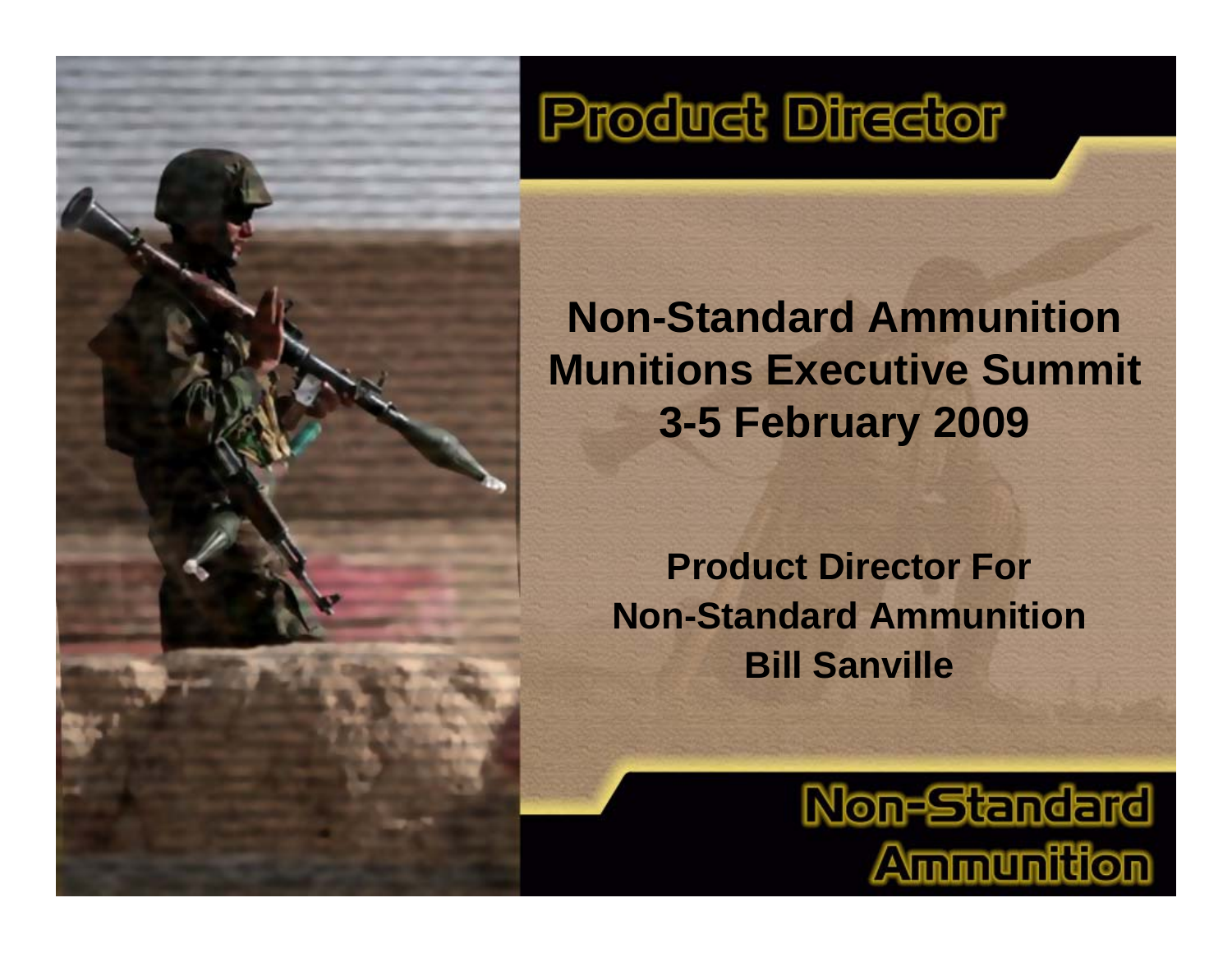

UNCLASSIFIEDD 2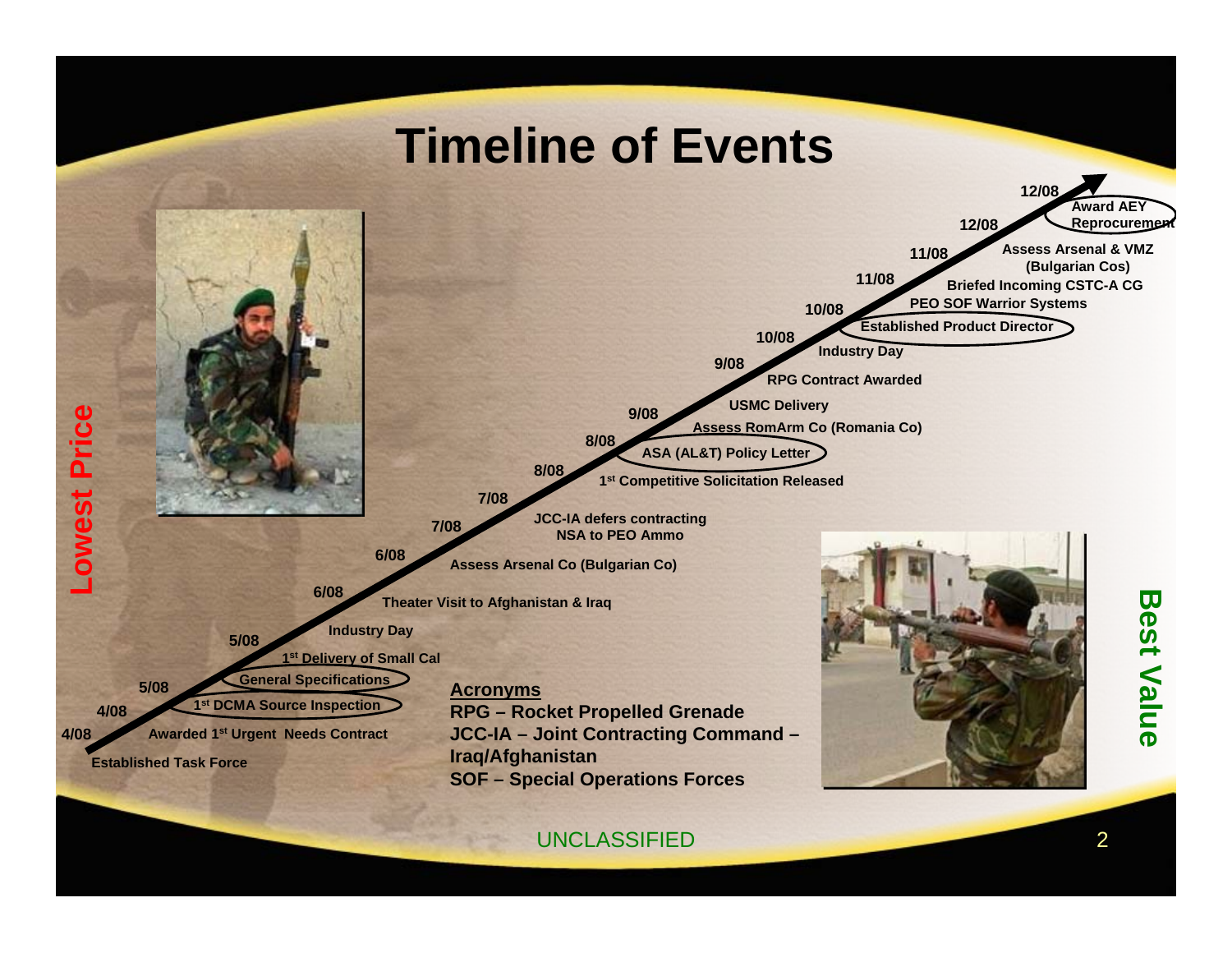